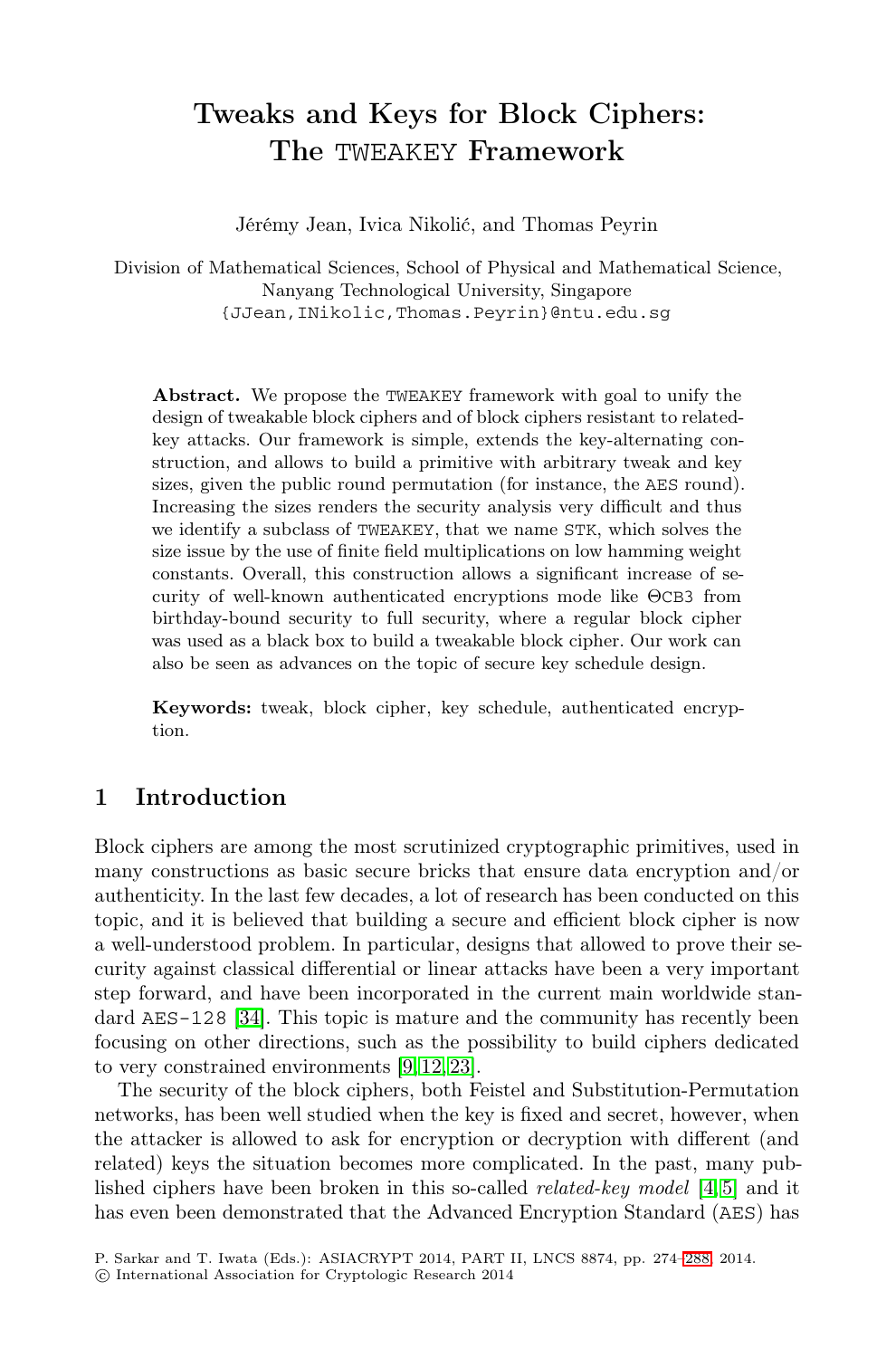fla[ws](#page-13-0) in this m[ode](#page-14-0)l [6,7]. It is known how to design a cryptographically good permutation composed [of s](#page-14-1)everal iterated rounds, but when it comes to keying this permutation with subkeys generated by the key schedule, it is hard to ensure that the overall construction remains secure. M[os](#page-12-1)t key schedule constructions are ad-hoc, in the sense that the designers came up with a key schedule that is quite different from the internal permutation of the cipher, in a hope that no me[ani](#page-13-3)[ngf](#page-13-4)[ul s](#page-14-2)tructure is created by the interaction of the two components. This is the case of P[RES](#page-14-3)ENT [9] or AES [34] ciphers, where the key schedule is purposely made different from the round function. Some key schedules can be very weak but fast and lightweight (like in LED [23], where many rounds are required to ensure security against related-key attacks), while some can be very strong but slow (like in the internal cipher of the WHIRLPOOL hash function [3]). In order to partially ease this task of deriving a good schedule, some automatic tools analyzi[ng](#page-14-4) [the](#page-14-5) resistance of the ciphers against simple related-key differential attacks have been developed [8, 21, 32].

The Hasty Pudding cipher [37], proposed [to](#page-13-5) the AES competition organized by the NIST, permitted the user to insert an additional input to the classical key and plaintext pair, called *spice* by the designers of this cipher. This extra input T , later renamed as *tweak*, was supposed to be completely public and to randomize the instance of the block cipher: to different values of  $T$  correspond different and independent families of permutations E*<sup>K</sup>*. This feature was formalized in 2002 by Liskov et al. [30, 31], who showed that tweakable block ciphers are valuable building blocks if retweaking (changing the tweak value) is less costly than changing its secret key. Tweakable block ciphers (see MERCY [13], for example) found many di[ffer](#page-14-6)ent utilizations in cryptography, suc[h as](#page-13-6) disk encryption where each block is ciphered with the same key, but the block index is used as tweak value.

Simple constructions of a tweakable block cipher  $E_K(T, P)$  based on a block cipher  $E_K(P)$ , like XORing the tweak into the key input and/or message input, are not satisfactory. For example, only XORing the tweak into the key input would result in an undesirable property that  $E_K(T, P) = E_{K \oplus X}(T \oplus X, P)$ . Liskov et al. propose instead to use universal hash families for that purpose. The XE and XEX constructions [36] (and the fol[low](#page-14-7)-up standard XTS [19]) are based on finite field multiplications in  $GF(2<sup>n</sup>)$ , and present the particularity of being efficient if sequential tweaks are used. Nonetheless, even with such feature, these scheme might not be really efficient as th[e ci](#page-14-8)[phe](#page-14-9)r execution is not negligible compared to a finite field multiplication in  $GF(2<sup>n</sup>)$  (for example when AES is the internal block cipher and the scheme implementation uses AES-NI instructions). More importantly, *these methods ensure only security up to the birthday-bound (relative to the block cipher size)*. This can be a problem as the main block cipher standards only have 64- or 128-bit block size. Minematsu [33] partially overcomes this limitation by proving beyond birthday-bound security for his design, but at the expense of a very reduced efficiency. The same observation applies to more recent beyond-birthday constructions such as [29, 38]. Overall,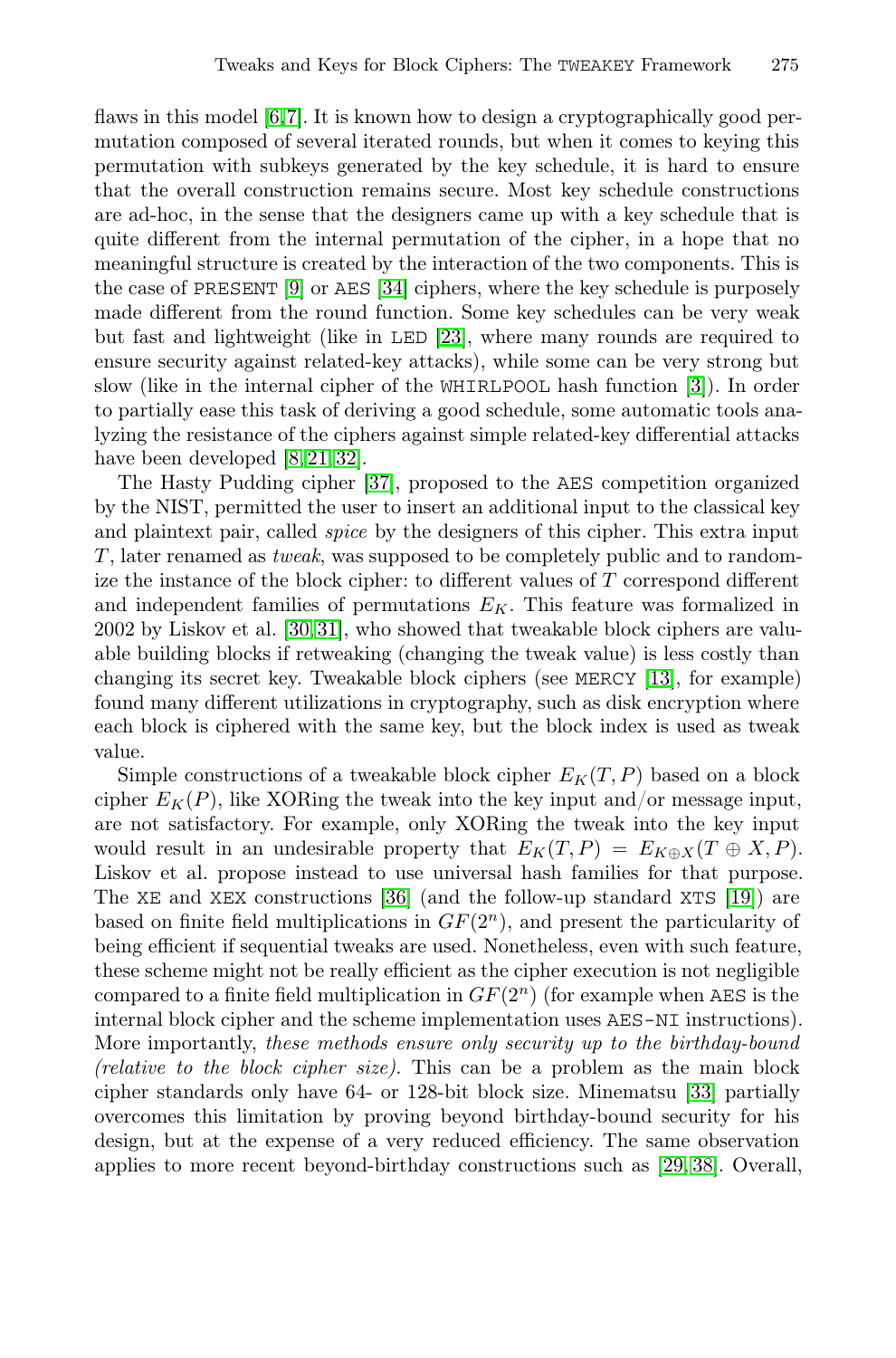*none of the state-of-the-art block-cipher-based schemes provide both efficiency and beyond birthday-bound security*.

Ad-hoc constructions would be a solution, with the obvious drawback that security proofs regarding the construction would be very hard to obtain. So far, this direction has seen a surprisingly low number of proposals. The NIST SHA-3 competition for hash functions triggered a few, like SKEIN [20] (with its ad-hoc internal tweakable block cipher Threefish) and BLAKE2 [2]. It is interesting to note that both are Addition-Rotation-XOR (ARX) functions and thus offer less possibility of proofs with regard to classical differential-linear attacks. As of today, it remains an open problem to design an ad-hoc AES-like tweakable block cipher, which in fact would be very valuable for authenticated encryption as AES-NI instruction sets guarantee extremely fast software implementations. Such a primitive would enable very efficient authenticated encryption with beyond birthday-bound security and proof regarding the mode of operation.

Liskov et al. proposed to separate the roles of the secret key (which provides uncertainty to the adversary) from that of the tweak (which provides independent variability) – interestingly, almost all tweakable block cipher proposals (except Threefish) follow this rule. This might be seen as counter intuitive as it is required the tweak input to be somehow more efficient than the key input, but at the same time the security requirement on the tweak seem somehow stronger t[ha](#page-3-0)n on the key, since the attacker can fully control the former (even though tweak-recovery attacks are irrelevant). We argue in this article that, in practice, when one designs a block cipher these two inputs should be considered almost the same, as incorporating a tweak and a secret key shares in fact a lot of common ground, especially for the large family of key-alternating ciphers.

Our Contributions. In this article, we bring together key schedule design and tweak input handling for block ciphers in a common framework that we call TWEAKEY (Section 2). The idea is to provide a simple framework to design a tweakable block cipher with any key and any tweak sizes. Our construction is very simple and can be seen as a natural extension of key-alternating ciphers: a subtweakey (i.e. a value obtained from the key and the tweak inputs) is incorporated into the internal state at every round of the iterative cipher. One advantage of such a framework is that one can obtain a tweakable single-key block cipher or a double-key length block cipher with the very same primitive.

Not all instances of TWEAKEY are secure [a](#page-8-0)nd, in particular, the case where the key and tweak material is treated exactly the same way does not lead to a secure cipher. However, handling the key and the tweak material the same way would be attractive in terms of performance, implementation, but more importantly it would greatly simplify the security analysis, which is currently the main difficulty designers have to face when constructing an ad-hoc tweakable block cipher. Indeed, the main challenge is to evaluate the appropriate number of rounds required to make the cipher secure – when the tweak size t and key size  $k$  are too large this problem becomes infeasible. We propose a solution in Section 3 and we give a subclass of TWEAKEY for AES-like ciphers, named STK (for Superposition TWEAKEY), where the key and the tweak materials are treated almost the same way – the small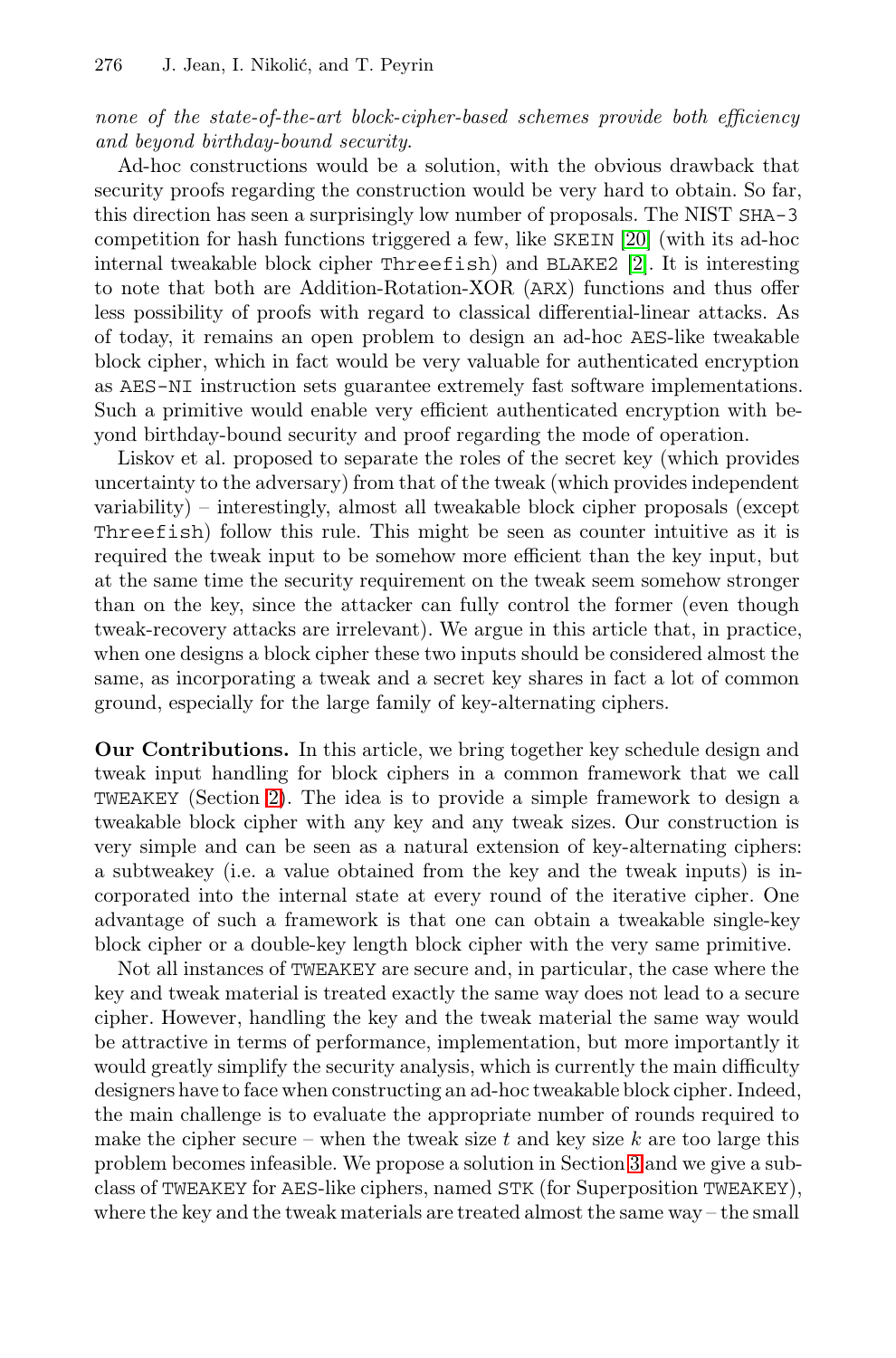<span id="page-3-0"></span>diff[eren](#page-14-10)ce between the linear key and the tweak schedules is sufficient to remove the aforementioned weakness. Due to the structure of STK, the security analysis is rendered much easier, and the number of rounds can be kept small. The STK construction leads to p[rom](#page-13-7)ising performances: in [24], a complete 128-bit tweak 128-bit key 128-bit block cipher proposal Deoxys-BC based on the AES round function is proposed as an instance of the STK construction. It is faster and more lightweight than other tentatives to build a tweakable block cipher from AES-128. When used in ΘCB3 [28] authenticated encryption, Deoxys-BC runs at about 1.3 c/B on the latest Intel processors. This has to be compared to OCB3, which runs at  $0.7-0.88 \text{ c}/\text{B}$  when instantiated with AES-128, but only ensures birthdaybound security. Alternatively, Deoxys-BC could be a replacement for AES-256, which has related-key issues as shown in [7]. The STK construction offers a very lightweight tweakey schedule (only composed of a substitution of bits), that even allows the key to be hardwired in hardware implementations. Similarly, one can mention Joltik-BC: a lightweight instance of the STK construction as a 64-bit tweak 64/128-bit key 64-bit tweakable block cipher.

In [26], the problem of tweaking AES-128 without altering the key schedule is handled. The authors introduce Kiasu-BC as part of the TWEAKEY framework as a way to securely introduce a 64-bit tweak in the 10-round AES-128 block cipher.

### 2 The TWEAKEY Framework

In this section, we introduce the TWEAKEY construction framework that allows to add a tweak of (almost) any length to a key-alternating block cipher and/or to extend the key space of the block cipher to (almost) any size. In some sense, one can view the TWEAKEY framework as a simple generalization of key-alternating ciphers, offering more flexibility with regards to tweak and/or key sizes. Similarly to key-alternating ciphers, we emphasize that not all TWEAKEY instances are secure. We give in later sections natural instances of TWEAKEY that lead to secure ciphers.

### 2.1 Key-Alternating Ciphers

A symmetric primitive like a block cipher  $E$  is usually built upon a smaller building block  $f$  that is iterated a certain number of times – we refer to such a function f as a *round function*. Usually f is cryptographically weak, but its iterations bring security to  $E$ . The number  $r$  of iterations heavily depends on the targeted security of  $E$ , the structure of  $f$ , its differential properties, its algebraic degree, etc. In general, the function  $f$  takes two inputs: the first is the state, while the second is a round-dependent parameter called *round key* or *subkey*. The round keys are obtained by the expansion of a master secret  $K$  with an expansion (key schedule) algorithm:  $K \to (K_0, \ldots, K_r)$ . Formally, for a nonnegative  $i < r$ , we write  $f(s_i, K_i) = s_{i+1}$  the function that transforms the state  $s_i$  in one round into the state  $s_{i+1}$ , with the use of the round key  $K_i$ . Initially,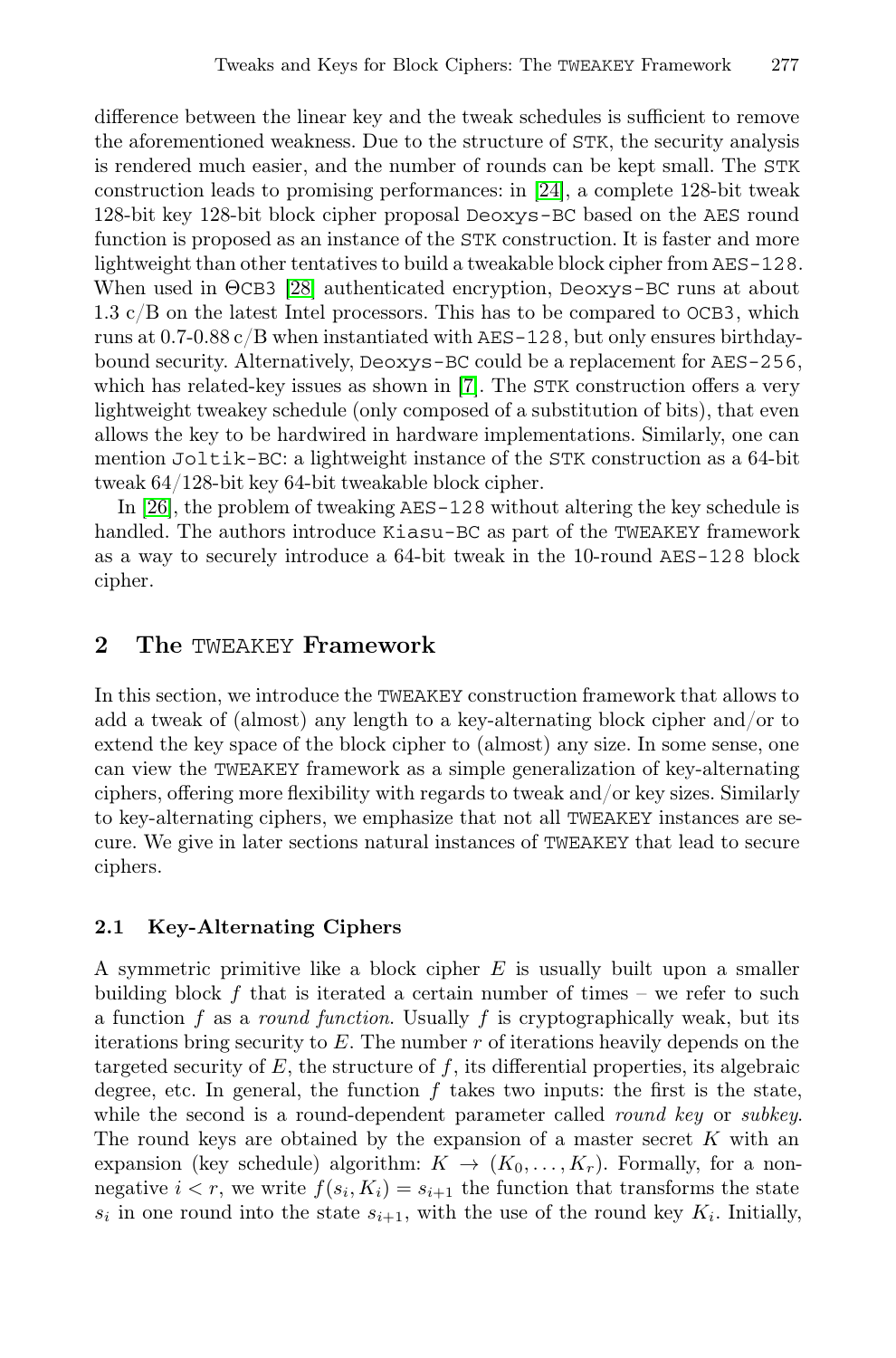

Fig. 1. Key-alternating cipher: the [f](#page-13-0)unction  $f$  [is a](#page-13-10)[ppl](#page-14-1)ie[d](#page-13-8)  $r$  [time](#page-13-9)s, surrounded by subkey mixing operations

the state  $s_0$  is set to the plaintext value P, and state  $s_r$  at the output of the r-th round is the ciphertext  $C$ .

As a subclass of iterated block ciphers, we consider further the particular case of *key-alternati[ng](#page-12-2) [blo](#page-13-11)ck ciphers*, which specify how the round keys are used (see Figure 1). The concept has been initially introduced by Daemen in [14, 16] and has later been reused in many block cipher designs, e.g. [9, 15, 23]. Specifically, we say that E is a key-alternating cipher when the general form  $f(s_i, K_i)$  $s_{i+1}$  for  $i < r$  becomes  $f(s_i \oplus K_i) = s_{i+1}$ , where the current state  $s_i$  and the incoming round key  $K_i$  are XORed prior to the [app](#page-14-4)[lica](#page-14-5)tion of the round function f. Moreover, a final round key  $K_r$  is added after the r applications of  $f$  to produce the ciphertext. The soundness of such a construction has been theoretically studied recently in [1, 10].

### 2.2 Tweakable Block Ciphers

The concept of tweakable block ciphers goes back to the Hasty Pudding cipher [37], and has later been formalized by Liskov, Rivest and Wagner in [30,31], where they suggest to move the randomization of symmetric primitives brought by the high-level operations of the modes directly at the block-cipher level. The signature of standard block ciphers can be described as  $E : \{0,1\}^k \times$  $\{0,1\}^n \rightarrow \{0,1\}^n$  where an *n*-bit plaintext P is transformed into an *n*-bit ciphertext  $C = E(K, M)$  using a k-bit key K. On top on these inputs, tweakable block ciphers introduce an additional  $t$ -bit parameter  $T$  called tweak (see Figure 2). The signature for a tweakable block cipher therefore becomes  $E$ :  $\{0,1\}^k \times \{0,1\}^t \times \{0,1\}^n \to \{0,1\}^n$ , the ciphertext  $C = E(K,T,P)$  where the tweak T does not need to be secret and thus can be placed in the public domain. Similarly to a regular block cipher where  $E(K, \cdot)$  is a permutation for all  $K \in \{0,1\}^k$ , a tweakable block cipher preserves this behavior as  $E(K,T,\cdot)$  is a permutation for all  $(K, T) \in \{0, 1\}^k \times \{0, 1\}^t$ .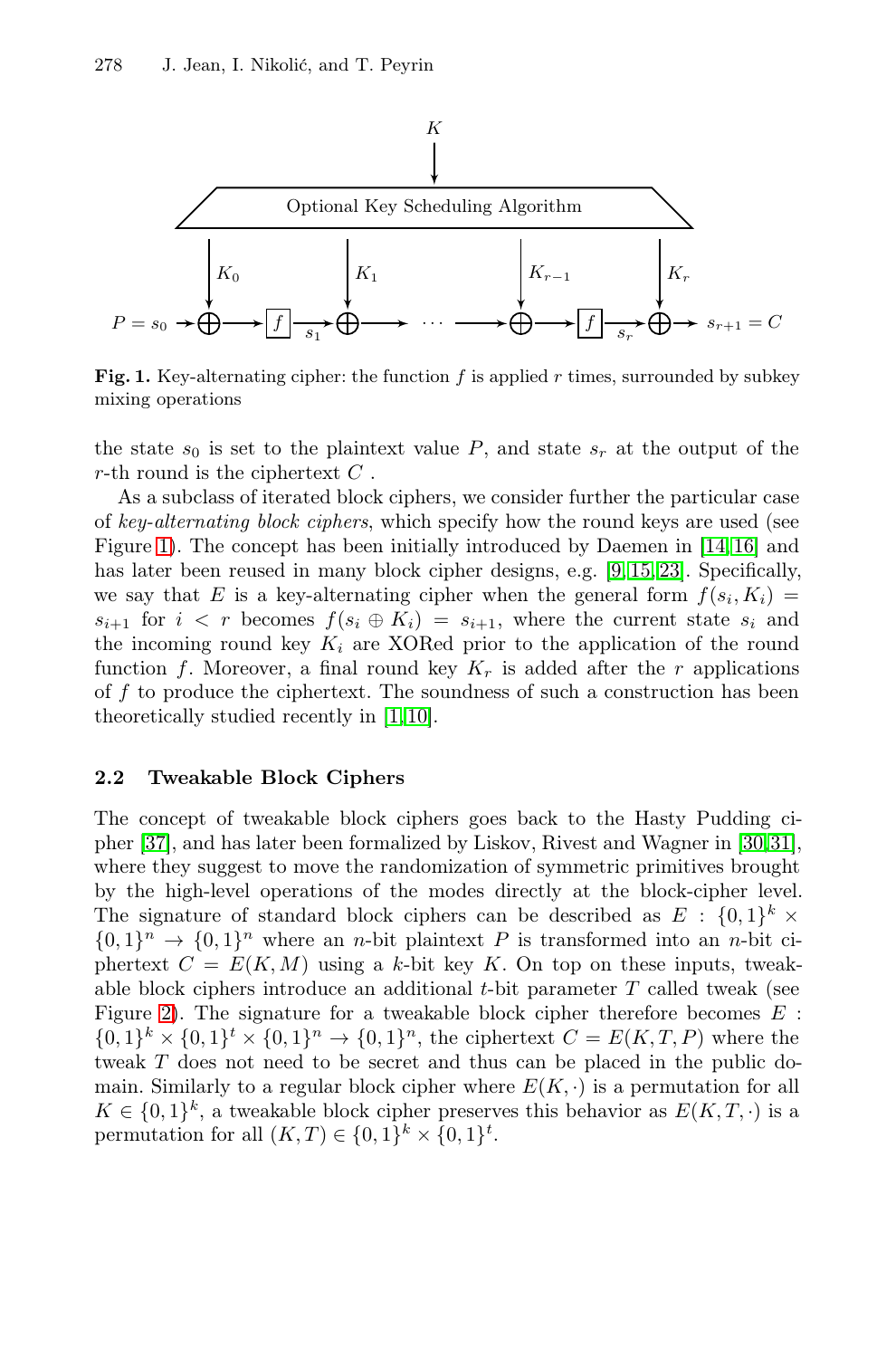

Fig. 2. Types of ciphers

Usually, the security notion expected from a tweakable block cipher is to be indistinguishable from a tweakable random permutation (a family of independent random permutations parameterized by  $T$ ). It is important to note that the security model considers that t[he a](#page-13-12)ttacker has full control over both the message and the tweak inputs.

Adversarial Model. Besides the classical single-key attack model, a typical model for block ciphers is the related-key model, where the adversary can ask for encryption/decryption of plaintext/ciphertext with a key related to the original one. In this article, we only consider the relation between the keys and tweaks to be the classical XOR difference, and refer to [17] for more details on this socalled *key access scheme*. Similarly to the related-key model, the related-tweak model denotes a situation where the adversary can ask for encryption/decryption of plaintext/ciphertext with a tweak related to the original one, while the key remains the original one. Continuing further, we can also combine these two models and consider the related-key related-tweak adversarial model. Moreover, instead of related-key or related-tweak model, one can consider open-key and/or open-tweak models, where the adversary has full control over the key/tweak. This model is reasonable to consider as in practice an active adversary might have a full control over the tweak. For the key, this model might be interesting when the block cipher is used in a hash function setting, where message blocks are usually inserted in the key input of the inner block cipher of the compression function. Since in this article we do not always separate key and tweak input, we sometimes denote *related-tweakey* or *open-tweakey* to refer to related-key related-tweak or open-key open-tweak model, respectively.

### 2.3 The TWEAKEY Construction

In theory, for a tweakable block cipher the distinction between the tweak input and the key input is clear: the former is public and can be fully controlled by the attacker, while the later is secret. This might indicate that in practice the tweak input must be handled more carefully then the key input, since the attacker is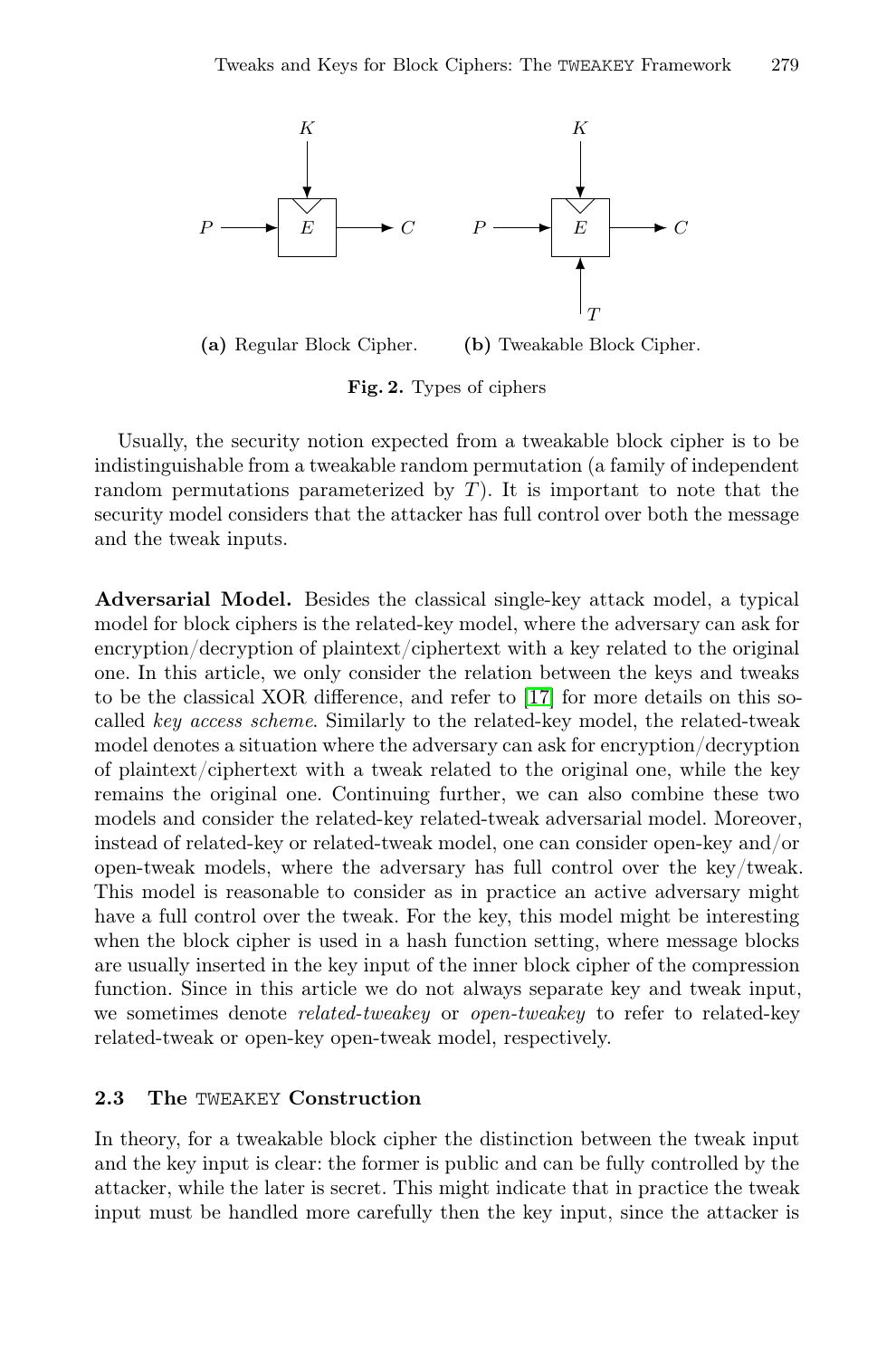given more power<sup>1</sup>. However, from the point of view of applications, what is intrinsically required for a tweakable block cipher is that computing consecutive cipher calls with different random tweak values should be very efficient, while not necessarily required for the key input. This tends to indicate that, in the contrary, the tweak input should not use more computations than the key input.

This contradiction regarding the proportion of computations between the [twe](#page-13-13)ak and key inputs should make tweakable block cipher designers handle both inputs almost equivalently (we note that this is the case for example in Threefish [20]). Moving in this direction, we introduce the TWEAKEY framework, that tries to bridge the gap between key and tweak inputs by providing a unified vision. This framework can be seen as a direct extension of the keyalternating cipher construction. As of today, building a tweakable block cipher with a key-alternating approach has never been considered, but we note that Goldenberg et al. [22] studied how to insert a tweak input inside a Luby-Rackoff cipher from a theoretical point of view.

The term *tweakey* refers to an input that can be both tweak or key material, *without distinction*. Using our framework, the obvious advantage is that one can leverage the work already done on key schedule design in order to build proper tweak schedule, or tweakey schedule more generally.

**The TWEAKEY construction** is a framework to build a *n*-bit tweakable block cipher with  $t$ -bit tweak and  $k$ -bit key. It consists of two states: the  $n$ -bit internal state s and the  $(t + k)$ -bit tweakey state tk, and we denote respectively as  $s_i$ and  $tk_i$  their values throughout the rounds. The state  $s_0$  is initialized with the plaintext P (or ciphertext C for decryption), and  $tk_0$  is initialized with the tweak and key material. Then, the cipher is composed of r successive rounds each composed of three steps:

- $\bullet$  a subtweakey extraction function q from the tweakey state, and incorporation of this subtweakey to the internal state (for ease of description, we consider that the subtweakey incorporation is done with a simple XOR, but this can [b](#page-7-0)e trivially extended to other operations),
- an internal state update permutation  $f$ ,
- $\bullet$  a tweakey state update function  $h$ .

This can be summarized as:  $s_{i+1} = f(s_i \oplus g(t k_i))$  followed by  $tk_{i+1} = h(t k_i)$ . At the end, the last subtweakey is incorporated to the last internal state and  $s_r \oplus q(t_k)$  represents the ciphertext C (or plaintext P for decryption). The subtweakeys are usually of size n bits, but they might be smaller. The framework is depicted in Figure 3.

<sup>1</sup> One may argue that key recovery attacks are not to be considered for the tweak input, which makes the tweak and the key inputs fundamentally different. However, from a designer perspective, it seems easier to protect against key-recovery attacks, than against a known-key distinguisher. For example, for most ciphers, more rounds can be attacked in the open-key model than in the related-key model.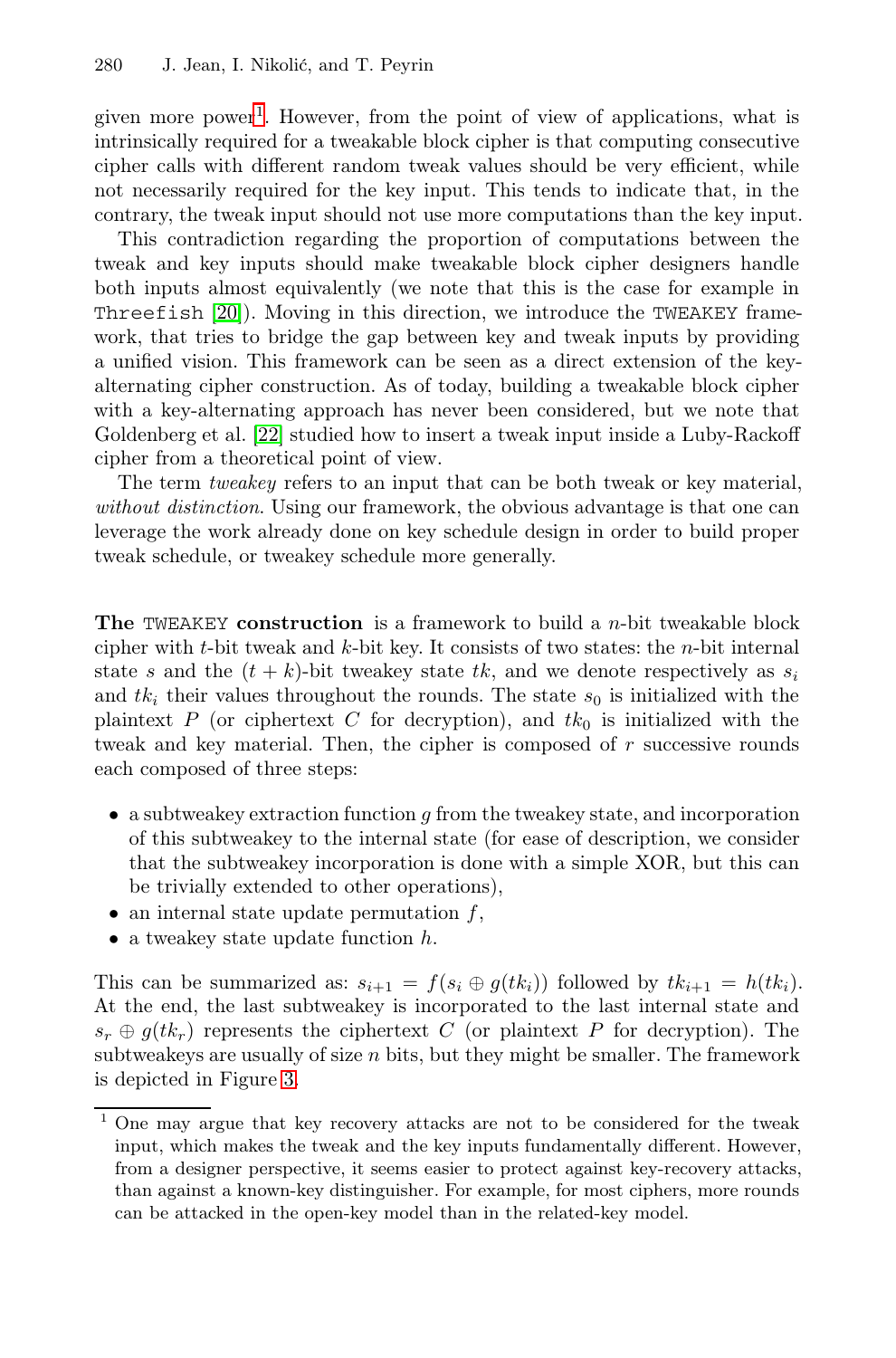<span id="page-7-0"></span>

Fig. 3. The TWEAKEY framework

Increasing the amount of tweak or key material obviously renders the task of the designer much more complex in terms of security analysis. To separate these situations, we denote  $TK-p$  the class of tweakable block ciphers when one handles  $p \times n$  of tweakey material. For example, a simple single-key cipher would fit in TK-<sup>1</sup>, while an n-bit key, n-bit tweak block cipher (or for a double-key cipher with no tweak input) would fit in TK-2. By extension, a public permutation would fit in TK-0. The tweakey material can be any amount of key and/or tweak. A tweakonly cipher can be an interesting primitive as well, for example when building a compression function (the members of the MD-SHA hash function family would actually fit in our framework, the subtweakey having smaller size than  $n$ ).

We emphasize that TWEAKEY is only a framework and, as such, will not guarantee a secure cipher. It is up to the designer to ensure picking a proper TWEAKEY instance. The functions  $f, g$  and h must be chosen along with the number of rounds r such that no known attack can apply on the resulting primitives. More precisely, this must be true for any choice of the tweak/key size tradeoff inside the tweakey input. A natural way to achieve this while keeping the same  $f, g$ and h would be to set the number of rounds as the maximal number of required rounds over all the possible tweak/key size tradeoffs. By known attacks, we refer in particular to classical differential/linear attacks, even in related-tweakey or open-tweakey model, or meet-in-the-middle techniques. Moreover, the key schedule is often used to break inherent symmetries from the internal state update function and to break round similarities (for example in the case of AES), hence this has to be taken in account as well.

Cip[her](#page-14-11) Instances Separation. Since the tweak and key material are not made distinct in our framework, one might argue that since the tweakable block cipher is always the same whatever is the amount of key or tweak inputs, there are some obvious relations between these different versions. If the designer would prefer to avoid these properties, this can be easily and securely done for example by encoding the various cipher versions on a few bits of the tweakey state (with two distinct key/tweak sizes versions, one tweak bit would then have to be booked for that matter). Nevertheless, in the rest of this article, we do not consider related-cipher attacks [39].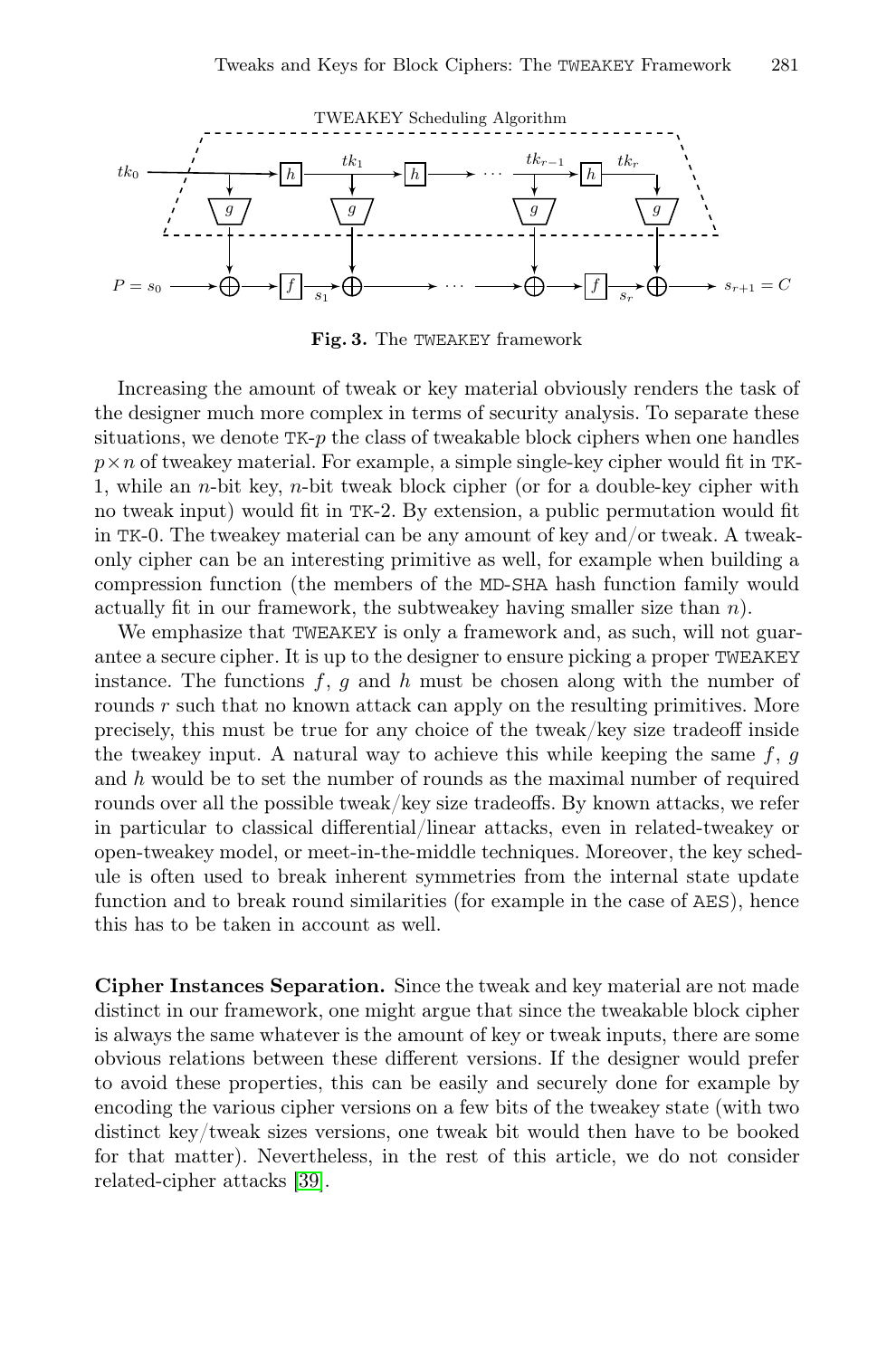# <span id="page-8-0"></span>3 The STK Construction

### 3.1 Motivation

The TWEAKEY framework unifies the tweak and key input for a tweakable block cipher, but does not provide real instantiation of this construction, i.e. which functions f, g and h (and number of rounds r) one should choose. For instance, a trivial example resulting in a non-secure primitive consists in choosing the identity function for t[h](#page-13-3)e update function  $h$  [\(i](#page-13-4).e. the key schedule of LED), and defining  $g$  as the XOR of all *n*-bit tweakey words. In such a case, regardless of the choice of the function  $f$ , the construction would not be secure as cancellations of the tweakey words would lead to outputs of  $g$  consisting of zero bits.

One of the main causes for the low number of ad-hoc tweakable block ciphers is the fact that adding a tweak input makes the security analysis much harder. Building a block cipher secure in the related-key model is already not an easy task, and by incorporating an additional tweak or a double key, the task becomes even more difficult. In the case of AES, there exists tools [8, 21] to analyze the best differential characteristics in the related-key model, but they mainly work for TK-1. As soon as we switch to bigger keys or add tweak inputs, like TK-2 or TK-3, the searches might become infeasible, unless very good characteristics exist to speed up the search with branching cuts, which would mean that the cipher is insecure.

One research direction that we follow in this article consists in finding a construction within the TWEAKEY framework that simplifies this analysis. A potential and natural solution would be that all  $p = (t + k)/n$  *n*-bit words of tweakey are handled the same way (i.e. the function  $h$  is symmetric with regards to the  $p$ n-bit words of the tweakey state of  $TK-p$ , and that g simply XORs all these n-bit tweakey state words to the internal state. The security analysis is simplified as any analysis independently performed on one of the  $n$ -bit words of tweakey will hold for the other words as well (and thus the tools working for TK-1 could now do the analysis even for TK-p with  $p > 1$ ). The problem is to understand what happens when all words are considered together as their interaction might cause potential weaknesses (e.g. if we insert differences in all the tweakey words). For example, assume we would like to build an AES-like cipher with double key: this would fit in TK-2 as  $k = 2n$  and  $t = 0$ . If the two *n*-bit tweakey words were treated equivalently, we could use the differential characteristic search tools to assess the security of the primitive with regards to classical differential attacks, and then use this information to pick an appropriate number of rounds. However, there is an obvious weakness if we strictly follow this strategy: starting with the two tweakey words equal would lead to zero being XORed to the internal state every round, since their value would always cancel each other in the XOR. Using constants to separate the two words would work, but only if the  $h$  function is strongly non-linear, which is something we would like to avoid for efficiency reasons. In fact, we would like to push even further the efficiency incentive and only consider nibble-wise substitutions for the h function.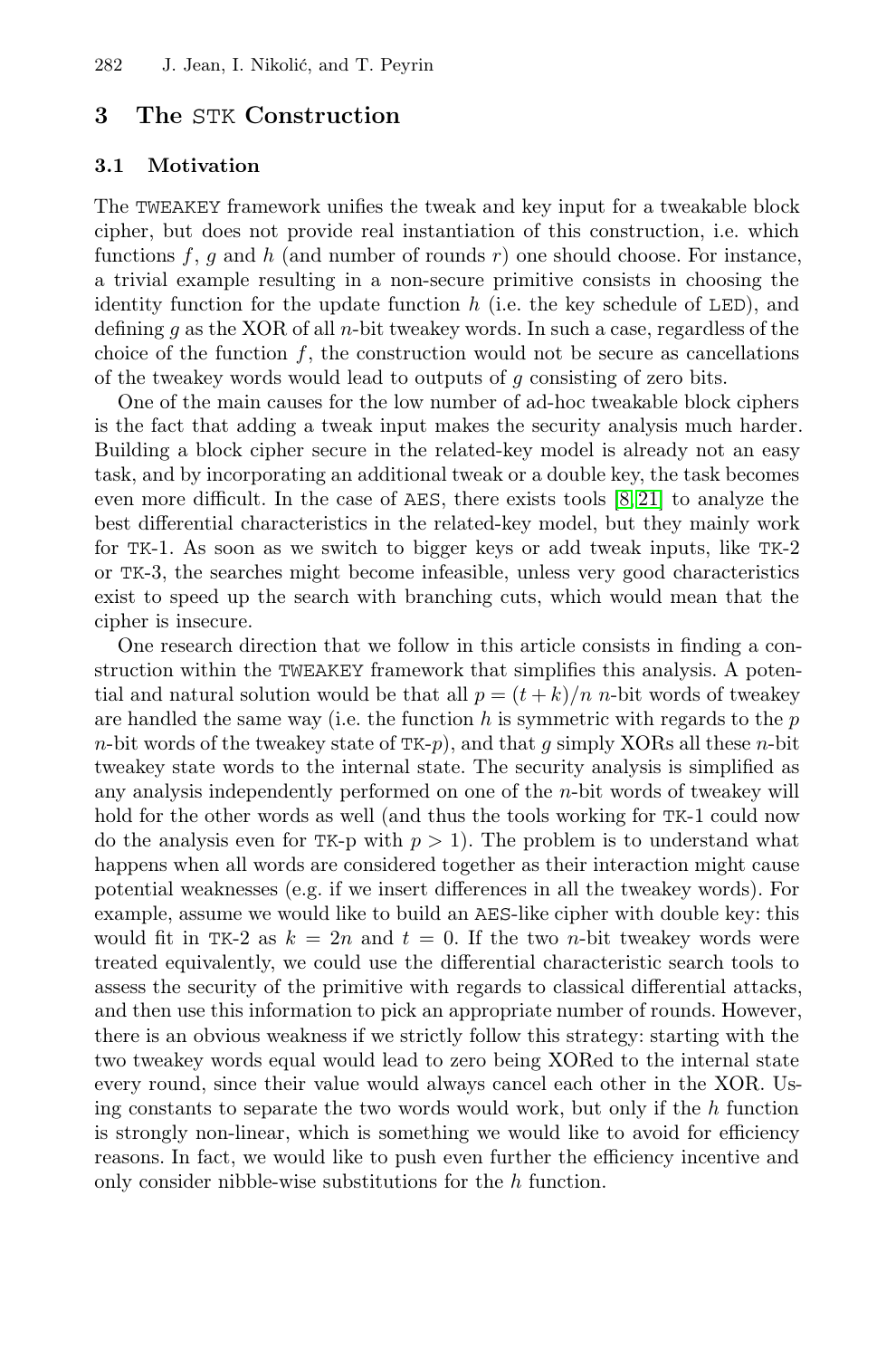In the remaining of the section, we propose a simple solution to overcome this issue for AES-like ciphers. The basic idea is to minimize possible differences cancellations between tweakey words by using small field multiplications. Following this mechanism still allows to apply the existing differential characteristic search tools, while avoiding the trivial characteristic in the tweakey scheduling algorithm.

## 3.2 The STK (Superposition TWEAKEY) Construction

The STK construction is a subclass of the TWEAKEY framework for AES-like ciphers defined over a finite field  $GF(2<sup>c</sup>)$ . Recall that  $p = (t + k)/n$  denotes the number of n-bit words in the tweakey state composed of t-bit tweak and k-bit key. Assuming that the AES-like S-Box operates on c bits (thus we have  $n/c$ nibbles in a *n*-bit word), the STK construction further specifies the  $f$ ,  $g$  and  $h$ functions as follows (also see Figure 4):

- the function q simply XORs all the  $p$  n-bit words of the tweakey state to the internal state (AddRoundTweakey, denoted ART), and then XORs a rounddependent constant C*<sup>i</sup>*,
- the function h first applies the same nibble position substitution function  $h'$ to each of the  $p$  n-bit words of the tweakey state, and then multiply each c-bit cell of the j-th n-bit word by a nonzero coefficient  $\alpha_j$  in the finite field  $GF(2<sup>c</sup>)$  (with  $\alpha_i \neq \alpha_j$  for all  $1 \leq i \neq j \leq p$ )
- $\bullet$  the function  $f$  is an AES-like round.



Fig. 4. The STK construction: example with  $TK-p$ 

## 3.3 Rationale behind the STK Construction

Most automated differential analysis tools for AES-like ciphers (e.g., [8, 18, 21]) use truncated differential representation to make feasible the search for differential characteristics. In the truncated difference representation [27], the exact value of a difference in a nibble is not specified. Rather, only the presence (active nibble) or absence (inactive nibble) of a difference is kept track of. In the STK construction, the different subtweakey words will have precisely the same truncated representation of the difference if the input tweakey words have the same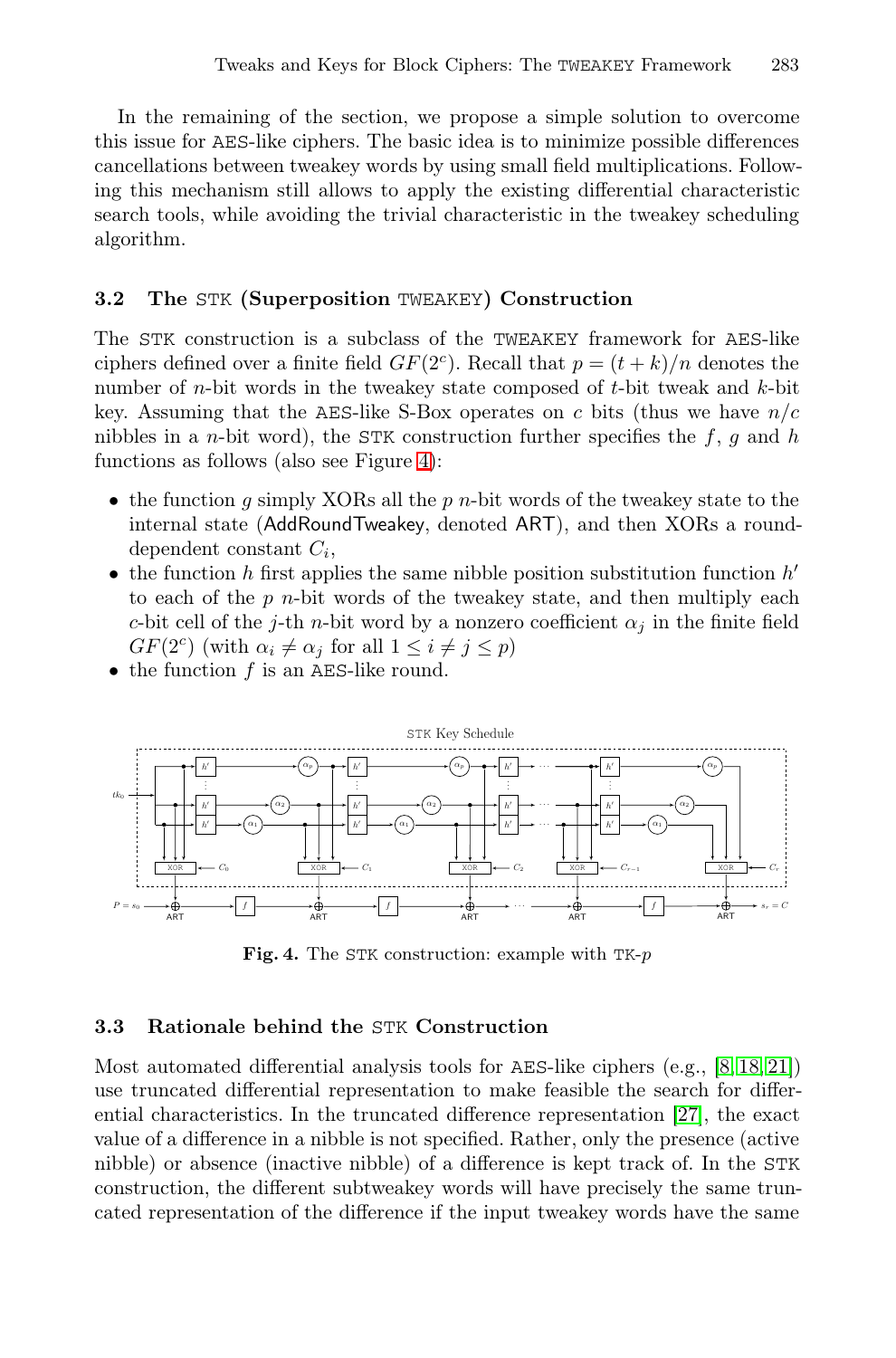difference. The reason behind this is that they all apply the same functions  $g$  and h, which are completely independent of the tweakey word considered. This feature already significantly simplifies the analysis for the designer, since a simple TK-1 differential analysis (already known to be possible with the current tools) will ensure the security for all situations in which only a single tweakey word contains a difference. Having all the tweakey words treated almost equivalently is therefore very helpful for the designer.

The issue, however, is to understand what happens when differences are placed in several tweakey words at the same place (in the same nibbles). In particular, the difficulty lies in the cancellations that might happen in the nibbles at the output of  $g$  (recall that  $g$  will XOR all the subtweakey word to the state). These cancellations are the reason why having exactly the same update function for all tweakey words leads to a design that is not secure. The trick we use is to apply a nibble-wise multiplication with a distinct coefficient  $\alpha_j$  for all tweakey words. This prevents the large number of cancellation of differences in a particular nibble position at the output of  $g$ . To explain this, first observe that as we apply the very same nibble position substitution function  $h'$  to each of the p tweakey words, the relative position of the nibble between the tweakey words is always the same (i.e. two nibbles at the same position inside their tweakey word will always keep that property). Thus, we can divide the tweakey nibbles into  $n/c$  fully independent subgroups (according to the nibble position in the *n*-bit tweakey words), and to each of these subgroups will correspond one and only one nibble at the output of  $q$  at every round. More precisely, in each subgroup, we have p input nibbles  $\mathbf{x} = [x_1, \ldots, x_p]$  (one in each tweakey word) and  $r + 1$ output nibbles  $y = [y_0, \ldots, y_r]$  (since we have to generate  $r + 1$  sub-tweakeys). Our STK construction ensures that whenever a non-null difference is inserted in the input nibbles of the subgroup, there will always be at least  $r + 1 - p$ active output nibbles. These output nibbles **y** can be expressed in terms of **x** by using a right-matrix multiplication  $\mathbf{y} = \mathbf{x} \times \mathbf{V}$  with the following  $p \times (r+1)$ Vandermonde matrix:

$$
\mathbf{V} = \left(\alpha_i^j\right)_{i,j} = \begin{pmatrix} \alpha_1^0 & \alpha_1^1 & \dots & \alpha_1^r \\ \alpha_2^0 & \alpha_2^1 & \dots & \alpha_2^r \\ \vdots & \vdots & \ddots & \vdots \\ \alpha_p^0 & \alpha_p^1 & \dots & \alpha_p^r \end{pmatrix},
$$

In order to minimize the number of nonzero elements in **y** for  $\mathbf{x} \neq 0$ , we need to ensure that all the columns in  $V$  are linearly independent. This is true as long as the  $\alpha_i$  coefficients,  $1 \leq i \leq p$  are pairwise distinct. Using for example the specific distinct coefficients  $\alpha_j = j \in GF(2^c), 1 \leq j < 2^c$ , in TK-p,  $1 \leq p \leq c-1$ , then at most p elements of **y** can be zero for  $x \neq 0$ , which is the property that we targeted.

To summarize, when we deal with differences in several tweakey words (which is supposedly very hard to analyze due to the important number of nibbles), the study of the STK construction is again the same as for a classical TK-1 analysis,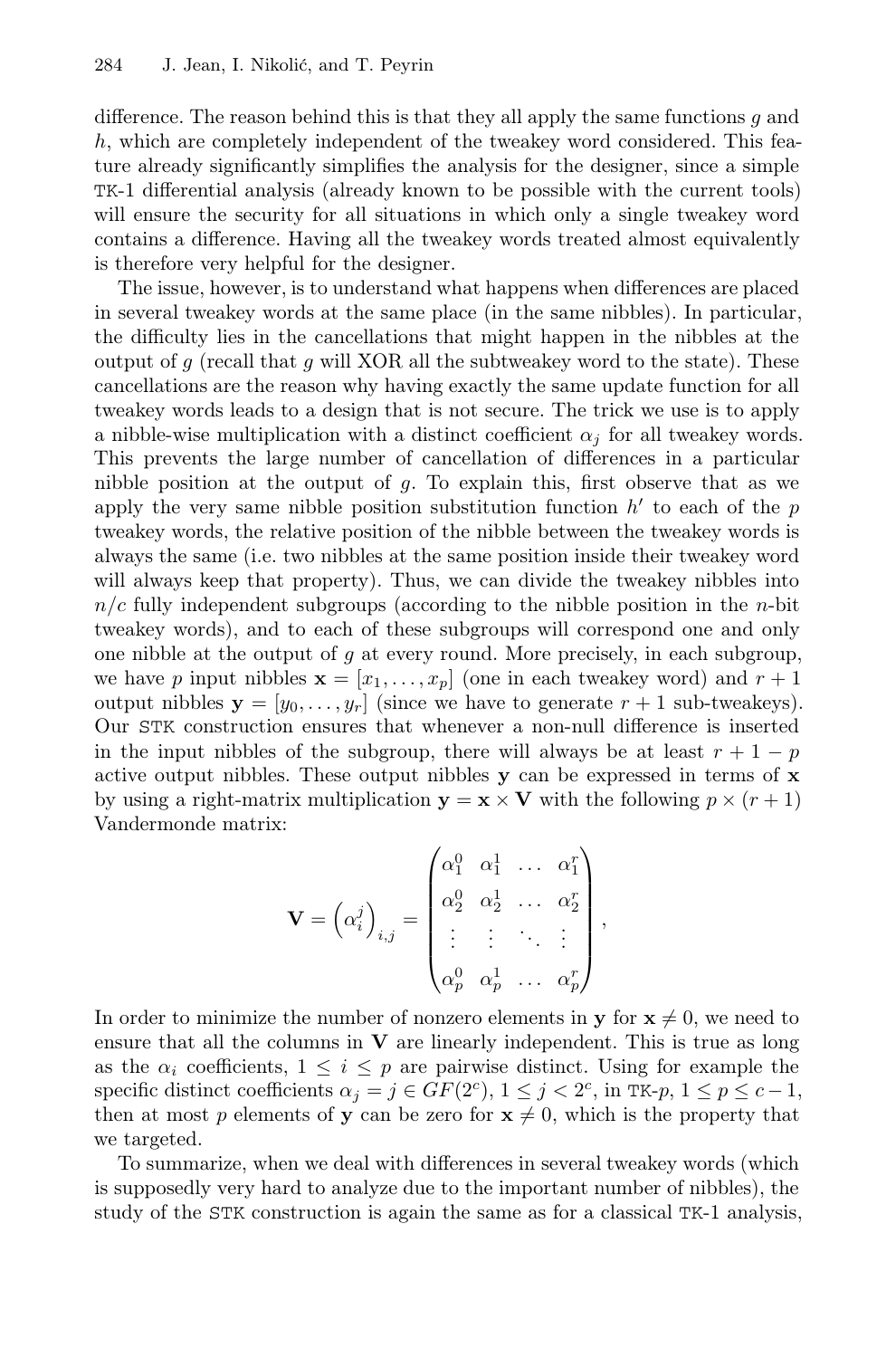except that at most  $p$  active output nibbles can be erased in each subgroup. This extra constraint in the search is rather easy to include in the existing analysis tools [8, 21] and this is precisely why we believe the STK construction to be interesting. It has been created with this criteria in mind, so as to ease a systematic cryptographic analysis by existing tools, rather than only relying on ad-hoc constructions, which are *de facto* more difficult to evaluate.

As a side note, the constants  $C_i$  in the STK construction prevent obvious issues regarding symmetries in the internal state for an AES-like cipher, as the RCON constants do for the original AES key scheduling algorithm. The choice of these constants are left at the discretion of the designers, but one could recommend for instance to use the AES RCON constants, based of the exponentiation of 2 in  $GF(2<sup>c</sup>)$ , or the exponentiation of any other primitive element in that field.

The nibble positions permutation  $h'$  is also left at the discretion of the designers, but it must be carefully chosen so as to provide the best resistance against classical differential/linear attacks. This will permit the designers to safely choose an appropriate number of rounds  $r$ . This number will of course strongly depend on the amount of tweakey material, since more tweakey material makes it harder for the designer to create a secure tweakable block cipher. Our analysis tools indicate that using identity function instead of  $h'$  would lead to designs that require a great number of rounds. Therefore, we recommend  $h'$  to be a nibble positions permutation so as to prevent the existence of very good differential characteristics, but yet remaining a very efficient function to compute.

### 3.4 Performances

The performance of the STK construction is very high due to the simple transformations used in the schedules – all of them are linear and lightweight. The cost of the nibble position permutation  $h'$  is very low, however, the choice of the coefficients  $\alpha_j$  might have a significant impact on the performances. For optimal efficiency, one should typically use  $\alpha_1 = 1$  and  $\alpha_2 = 2$  in the case of TK-2. For larger instances, TK-p with  $p > 2$ , one could use powers of 2 as coefficients  $\alpha_j$ in order to maintain high efficiency in the computations of the coefficients multiplications. In most of the applications, the tweak is changed more frequently than the key. For instance, in a number of authenticated encryption schemes, the key is the same across different calls to the tweakable cipher, while the tweak is different in each call. Thus, it is reasonable to make the tweak schedule more efficient than the key schedule. Therefore, the tweak schedule should use the most efficiently implementable coefficients  $\alpha_i$  ( $\alpha_1 = 1$  would be the first choice). However, for some particular use-cases, it can be better to assign coefficient  $\alpha_1 = 1$  to a key input. Indeed, for hardware implementations, it might be very valuable in certain scenarios to hard-wire the key in order to greatly reduce the area required (this is a feature of several lightweight ciphers). Yet, this would be possible only if the key input is not modified during the execution of the entire cipher and this is ensured only if  $\alpha_1 = 1$  is assigned to this key input. The efficiency of the STK constructions can best be measured in term of key/tweak agility, i.e. how well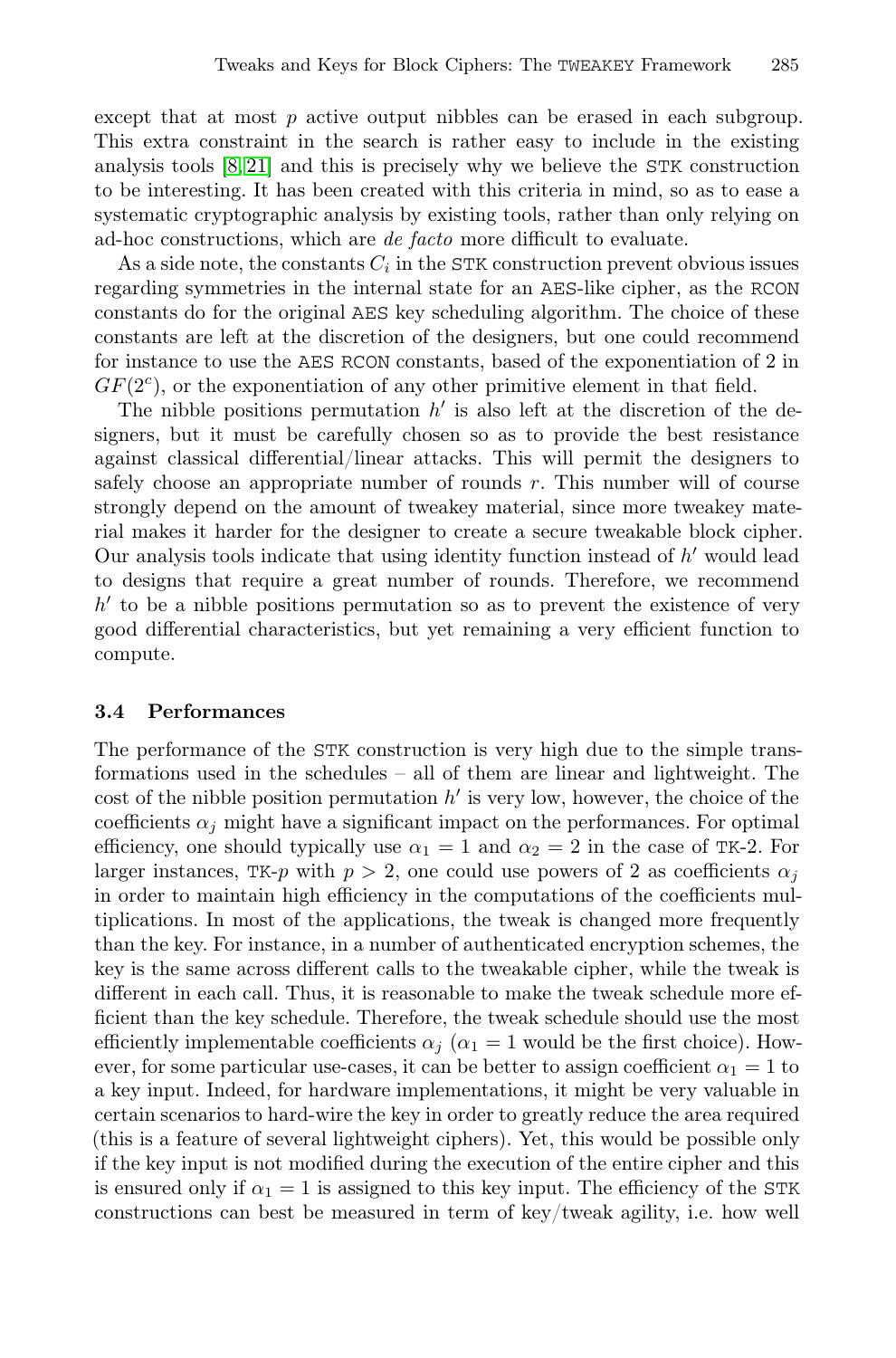the construction behaves when the key and/or the tweak are frequently changed. Due to the very low number of transformations, and all being completely linear, this construction has obviously one of the simplest possible schedules.

# 4 Conclusion

We [hav](#page-14-12)e introduced t[he](#page-14-13) TWEAKEY framework, which helps designers to build a secure tweakable block cipher by bringing together key schedule design and tweak input. Inside this framework, we have identified a new type of construction, named STK, that is simple and generic and which provides efficient schemes, as shown by the two STK instances Deoxys-BC and Joltik-BC. We have also shown how to directly tweak the AES-128 block cipher, with the very simple and extremely efficient Kiasu-BC tweakable block cipher. The three candidates Kiasu [26], Joltik [25] and Deoxys [24] to the CAESAR authenticated encryption competition by the same authors are based on three instances of either the TWEAKEY or the STK constructions and are claimed secured against classical class of cryptanalytic attacks, as differential and meet-in-the-middle attacks.

<span id="page-12-2"></span><span id="page-12-1"></span>We believe this work opens many questions and future works. First, it would be interesting to prove the soundness of our framework and the STK construction. Namely, can we generalize the recent proofs done on key-alternating ciphers? Secondly, we believe that several nibble positions permutation  $h'$  might be of particular interest for the STK construction. The search space is quite large, thus a smart method in order to prune bad candidates is necessary, as well as very optimized search tools. This problem is actually even more complex, since the best permutation for  $TK-i$  might not necessarily be the best for  $TK-j$  with  $i \neq j$ . Then, a very valuable advance would be to find a way to tweak directly the AES-128 (keeping the original key schedule) with a 128-bit tweak, since the best achievable option to date only handles up to 64-bit tweak (Kiasu-BC). Our searches led us to the conclusion that this seems quite hard to achieve. Finally, the problem of designing a simple, secure and efficient key schedule for AES-like ciphers remains an open problem. Is it possible to find an efficient key schedule that could lead to simple human-readable proofs on the minimal number of active S-Boxes in a differential characteristic in the related-tweakey model?

# <span id="page-12-0"></span>References

- 1. Shamir, A.: How to share a secret. Communications of the ACM 22(11), 612–613 (1979)
- 2. Aumasson, J.-P., Neves, S., Wilcox-O'Hearn, Z., Winnerlein, C.: BLAKE2: Simpler, smaller, fast as MD5. In: Jacobson, M., Locasto, M., Mohassel, P., Safavi-Naini, R. (eds.) ACNS 2013. LNCS, vol. 7954, pp. 119–135. Springer, Heidelberg (2013)
- 3. Barreto, P.S.L.M., Rijmen, V.: The WHIRLPOOL Hashing Function. Submitted to NESSIE (September 2000)
- 4. Biham, E.: New Types of Cryptanalytic Attacks Using Related Keys. In: Helleseth, T. (ed.) EUROCRYPT 1993. LNCS, vol. 765, pp. 398–409. Springer, Heidelberg (1994)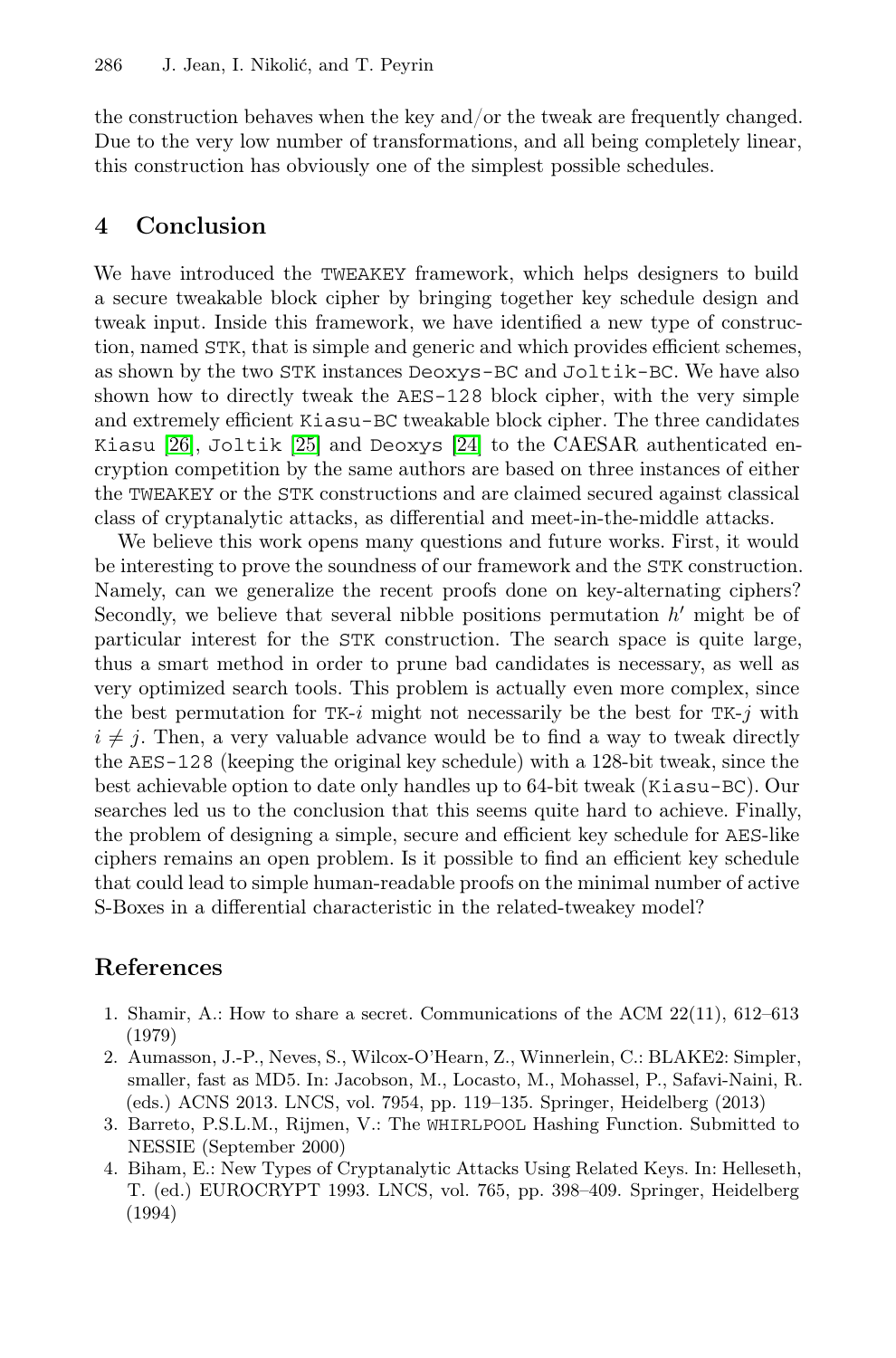- <span id="page-13-7"></span><span id="page-13-3"></span><span id="page-13-2"></span>5. Biham, E., Dunkelman, O., Keller, N.: A Unified Approach to Related-Key Attacks. In: Nyberg, K. (ed.) FSE 2008. LNCS, vol. 5086, pp. 73–96. Springer, Heidelberg (2008)
- 6. Biryukov, A., Khovratovich, D.: Related-Key Cryptanalysis of the Full AES-192 and AES-256. In: Matsui, M. (ed.) ASIACRYPT 2009. LNCS, vol. 5912, pp. 1–18. Springer, Heidelberg (2009)
- <span id="page-13-0"></span>7. Biryukov, A., Khovratovich, D., Nikolić, I.: Distinguisher and Related-Key Attack on the Full AES-256. In: Halevi, S. (ed.) CRYPTO 2009. LNCS, vol. 5677, pp. 231–249. Springer, Heidelberg (2009)
- <span id="page-13-11"></span>8. Biryukov, A., Nikolić, I.: Automatic Search for Related-Key Differential Characteristics in Byte-Oriented Block Ciphers: Application to AES, Camellia, Khazad and Others. In: Gilbert, H. (ed.) EUROCRYPT 2010. LNCS, vol. 6110, pp. 322–344. Springer, Heidelberg (2010)
- <span id="page-13-1"></span>9. Bogdanov, A.A., Knudsen, L.R., Leander, G., Paar, C., Poschmann, A., Robshaw, M., Seurin, Y., Vikkelsoe, C.: PRESENT: An Ultra-Lightweight Block Cipher. In: Paillier, P., Verbauwhede, I. (eds.) CHES 2007. LNCS, vol. 4727, pp. 450–466. Springer, Heidelberg (2007)
- <span id="page-13-5"></span>10. Bogdanov, A., Knudsen, L.R., Leander, G., Standaert, F.-X., Steinberger, J., Tischhauser, E.: Key-Alternating Ciphers in a Provable Setting: Encryption Using a Small Number of Public Permutations. In: Pointcheval, D., Johansson, T. (eds.) EUROCRYPT 2012. LNCS, vol. 7237, pp. 45–62. Springer, Heidelberg (2012)
- <span id="page-13-8"></span>11. Canetti, R., Garay, J.A. (eds.): CRYPTO 2013, Part I. LNCS, vol. 8042. Springer, Heidelberg (2013)
- <span id="page-13-10"></span>12. De Cannière, C., Dunkelman, O., Knežević, M.: KATAN and KTANTAN — A Family of Small and Efficient Hardware-Oriented Block Ciphers. In: Clavier, C., Gaj, K. (eds.) CHES 2009. LNCS, vol. 5747, pp. 272–288. Springer, Heidelberg (2009)
- <span id="page-13-12"></span><span id="page-13-9"></span>13. Crowley, P.: Mercy: A Fast Large Block Cipher for Disk Sector Encryption. In: Schneier, B. (ed.) FSE 2000. LNCS, vol. 1978, pp. 49–63. Springer, Heidelberg (2001)
- <span id="page-13-14"></span>14. Daemen, J., Govaerts, R., Vandewalle, J.: Correlation Matrices, vol. 35, pp. 275– 285
- <span id="page-13-6"></span>15. Daemen, J., Knudsen, L.R., Rijmen, V.: The Block Cipher SQUARE. In: Biham, E. (ed.) FSE 1997. LNCS, vol. 1267, pp. 149–165. Springer, Heidelberg (1997)
- 16. Daemen, J., Rijmen, V.: The Design of Rijndael: AES The Advanced Encryption Standard. Springer (2002)
- <span id="page-13-4"></span>17. Daemen, J., Rijmen, V.: On the related-key attacks against AES. Proceedings of the Romanian Academy, Series A 13(4), 395–400 (2012)
- <span id="page-13-13"></span>18. Derbez, P., Fouque, P.-A., Jean, J.: Improved Key Recovery Attacks on Reduced-Round AES in the Single-Key Setting. In: Johansson, T., Nguyen, P.Q. (eds.) EU-ROCRYPT 2013. LNCS, vol. 7881, pp. 371–387. Springer, Heidelberg (2013)
- 19. Dworkin, M.J.: SP 800-38E. Recommendation for Block Cipher Modes of Operation: The XTS-AES Mode for Confidentiality on Storage Devices (2010)
- 20. Ferguson, N., Lucks, S., Schneier, B., Whiting, D., Bellare, M., Kohno, T., Callas, J., Walker, J.: The SKEIN Hask Function Family (2009)
- 21. Fouque, P.-A., Jean, J., Peyrin, T.: Structural evaluation of AES and chosen-key distinguisher of 9-round AES-128. In: Canetti, R., Garay, J.A. (eds.) CRYPTO 2013, Part I. LNCS, vol. 8042, pp. 183–203. Springer, Heidelberg (2013)
- 22. Goldenberg, D., Hohenberger, S., Liskov, M., Schwartz, E.C., Seyalioglu, H.: On Tweaking Luby-Rackoff Blockciphers. In: Kurosawa, K. (ed.) ASIACRYPT 2007. LNCS, vol. 4833, pp. 342–356. Springer, Heidelberg (2007)